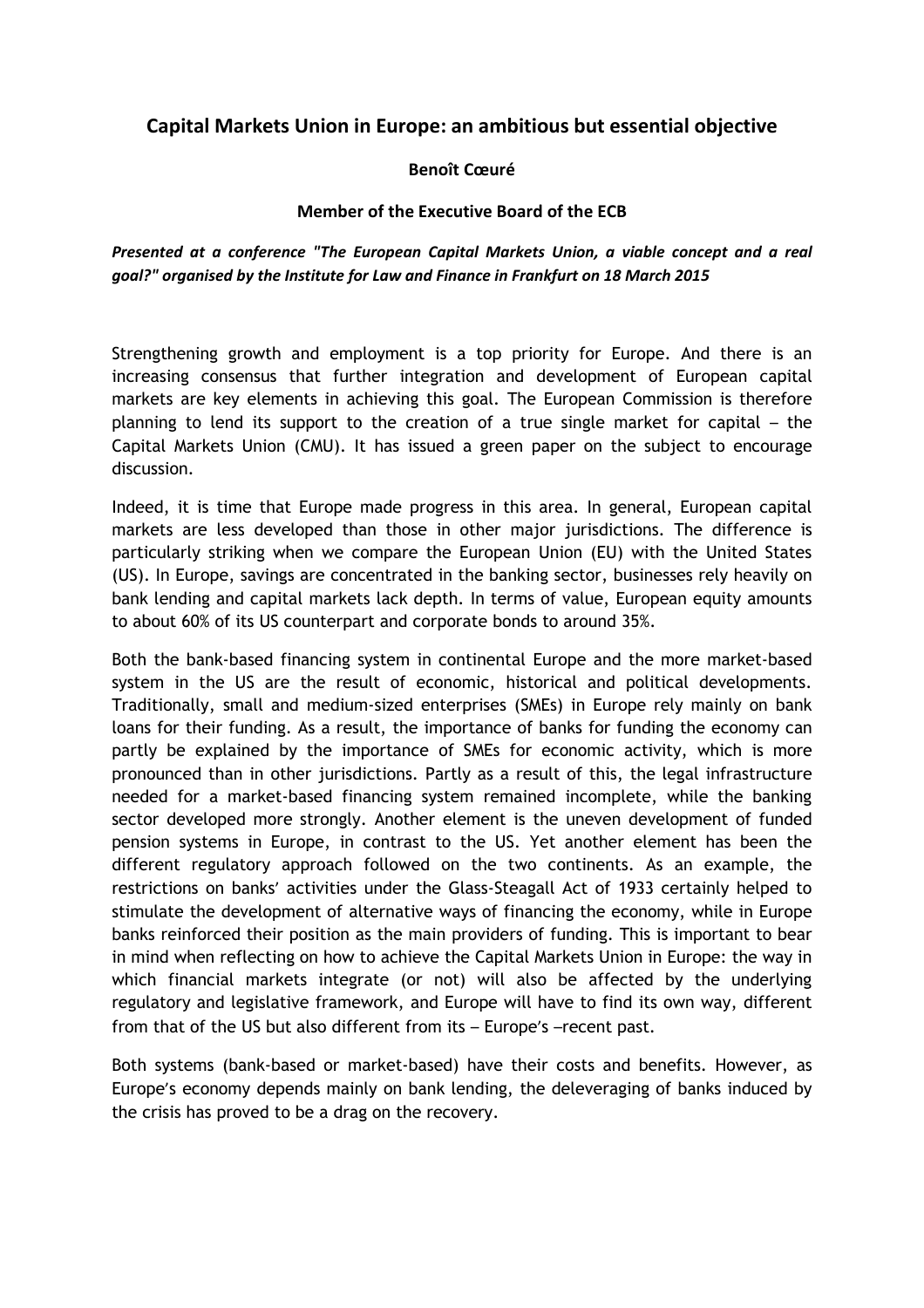In the last two decades, European financial markets have started to become more marketoriented, and more integrated in terms of cross-border holdings of financial instruments. However, the crisis undermined this trend.

#### **Chart 1**

Share of MFI cross-border holdings of debt securities issued by euro area and EU corporates and sovereigns



Source: ECB.<br>Note: Outstanding amounts are classified by the residency of the issuer. Eurosystem<br>holdings are excluded.

#### **Chart 2**

Cross-border holdings of equity issued by euro area residents



Sources: IMF, Thomson Reuters and ECB calculations. Note: Intra-euro area is defined as the share of equity issued by euro area residents Note, intervals and held by residents of other euro area countries (excluding central banks). The sample includes 12 euro area countries. Extra-euro area is defined as the share of euro area equity held by non-euro area re Last observation: 2013

In the early years of this century, the euro area experienced significant convergence in respect of asset prices, but then was hit by a sudden fragmentation of its financial markets when the crisis erupted. In fact, the crisis revealed that the integration had been partly driven by debt-based wholesale banking flows which were prone to sudden reversals in the face of shocks.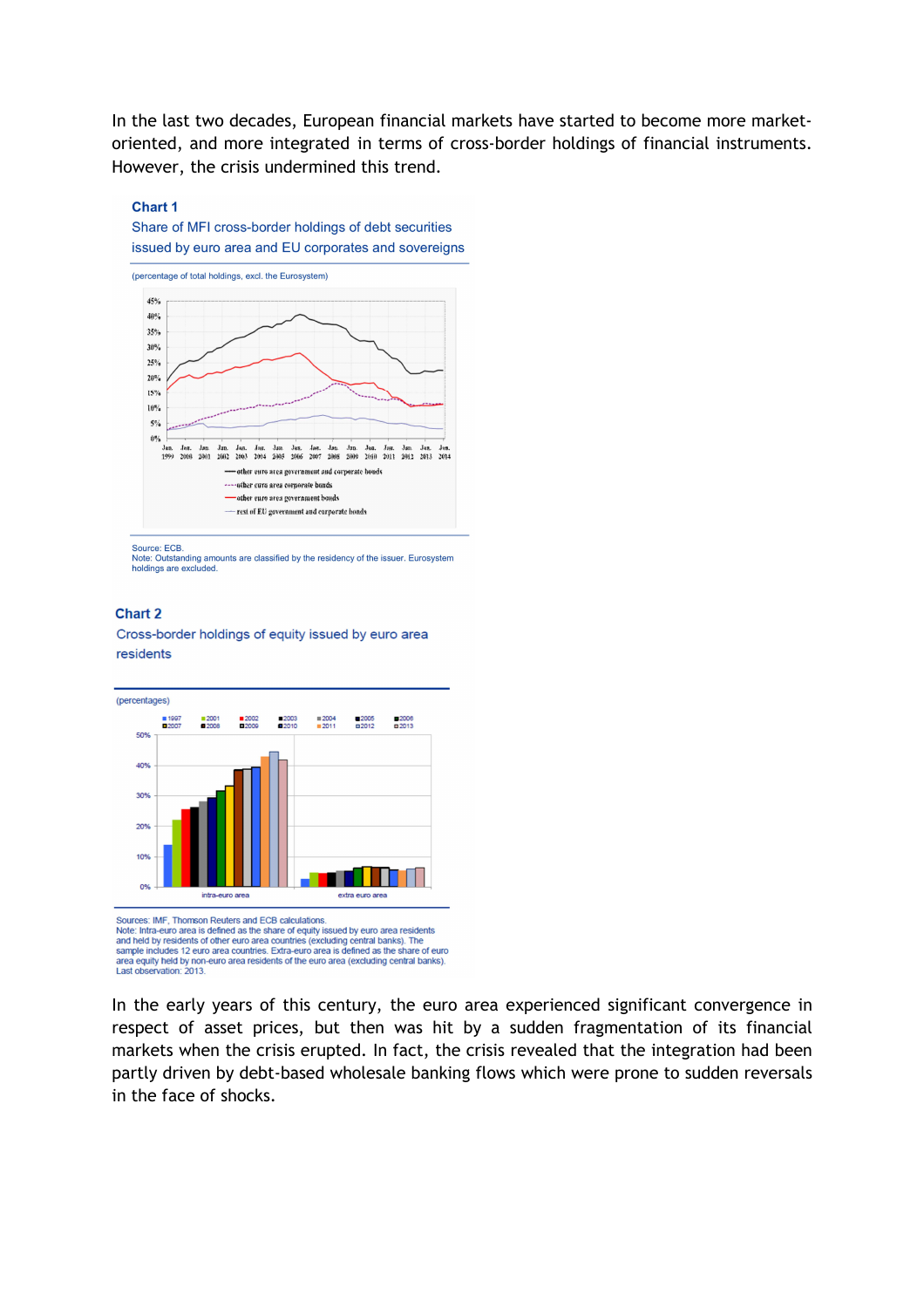Today, capital markets are starting to show some signs of de-fragmentation as illustrated by the FINTEC index, designed and published by the ECB*<sup>1</sup>* . This is a welcome process, but it is no guarantee of deep and resilient financial integration.



Price-based and quantity-based financial integration composites (FINTECs)

Source: ECB and ECB calculations

l

Notes: The price-based FINTEC aggregates ten indicators covering the period Q1 1995 - Q4 2014, and the quantity-based FINTEC aggregates five indicators covering the period Q1 1999 - Q3 2014. The FINTEC is bounded between zero (full fragmentation) and one (full integration).

Increases in the FINTEC signal higher financial integration.

So when promoting financial integration in Europe through the Capital Markets Union, we need to go beyond *quantitative* convergence – we should seek to promote *qualitative* integration. True financial integration implies a single market for capital supported by an adequate regulatory and legislative framework.

And indeed, establishing the Capital Markets Union is a logical step in the ongoing construction of the European Union.

## **Capital Markets Union is needed to complete the Single Market**

Integrating capital markets is essential for the creation of a true EU-28 Single Market. In this regard, CMU should seek to increase the *effectiveness* of capital markets, in other words their ability to allocate resources and match supply of funding with demand. This will require a diversification of the sources of financing for the economy. At the same time, CMU should improve the *efficiency* of capital markets by enhancing competition among financial institutions and within the market. This would ultimately help to reduce the costs of financial intermediation, and benefit consumers and investors. Finally, CMU should seek to increase the *size* of capital markets by removing cross-border frictions – hence allowing credit and capital to flow freely throughout the market. Even the bestperforming national markets in the EU lack critical mass, leading to a smaller investor base, low economies of scale and fewer financial instruments to choose from.

 $<sup>1</sup>$  See the ECB's Financial Integration in Europe report, April 2015.</sup>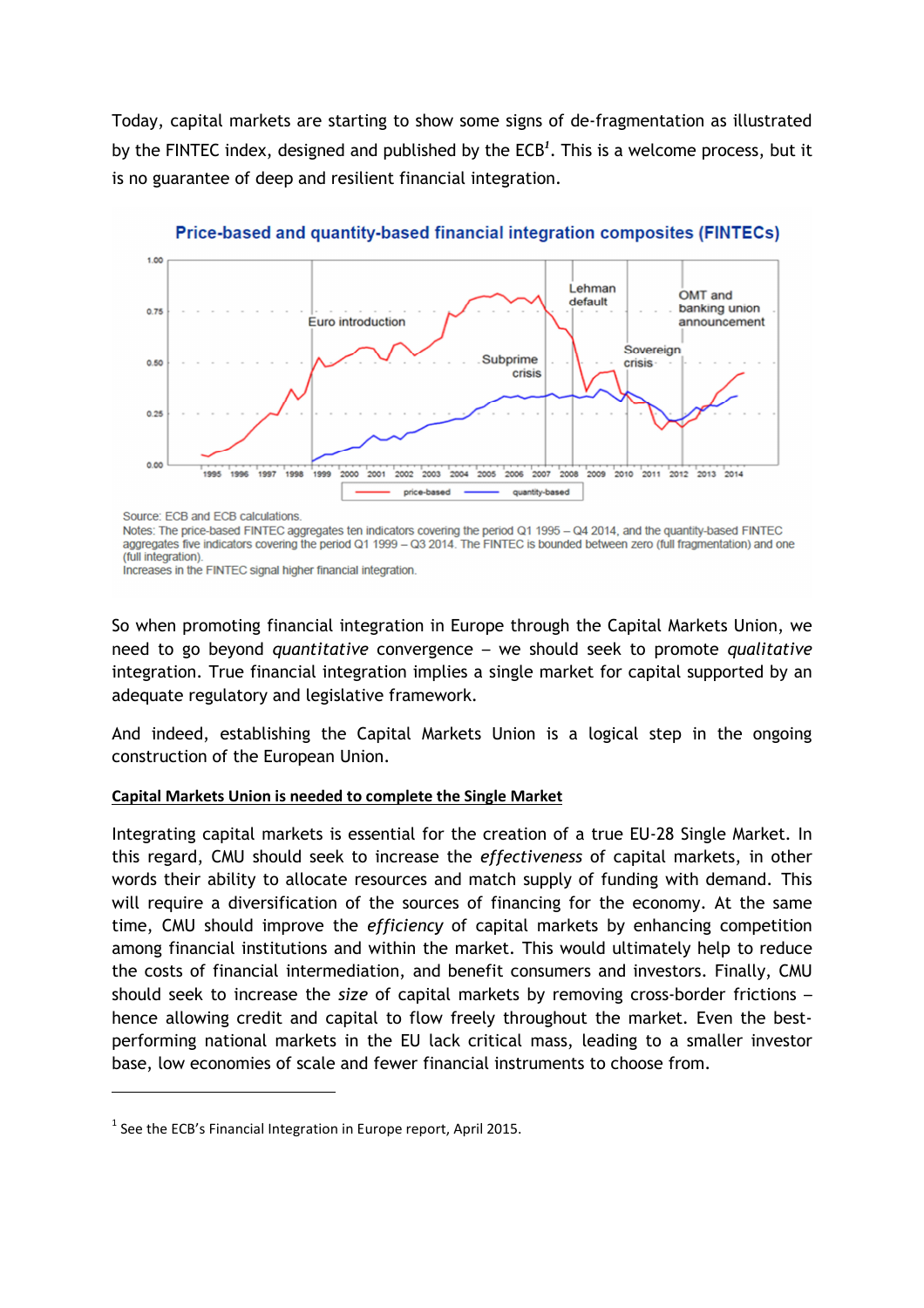## **Capital Markets Union is essential to Economic and Monetary Union**

Turning to the euro area, I would argue that a genuine capital markets union is in fact essential for the good functioning of a monetary union. Financial markets in the euro area have not seemed to provide much cross-border risk-sharing as the low levels of crossborder investment flows illustrate. This means that a negative economic shock has the greatest impact at home. CMU should ensure that financial markets are integrated in such a way as to help companies and households cushion local shocks. To achieve this, we should aim to have sizeable cross-border holdings of debt and equity and direct crossborder exposures from banks in one jurisdiction to firms and households in another. In addition, deep and well-diversified capital markets would enhance the functioning of our monetary policy, which is today constrained by the large reliance of the economy on bank financing.

Of course, increased diversification and more risk-sharing would benefit the Single Market as a whole. This is even more the case in a monetary union.

## **Capital Markets Union complements Banking Union**

In addition, CMU will complement Banking Union. By fostering diversification and enhancing the allocation of cross-border capital, CMU will help to attain two of the core objectives of Banking Union: breaking the bank-sovereign nexus by enhancing cross-border risk-sharing; and complementing the Single Resolution Fund as a private insurance against banking crises. In parallel, CMU should aim to ensure that funding is allocated efficiently and regardless of location. Companies or individuals looking for funding in Europe should get access to this funding on the basis of their own merits, not their location.

In addition, Banking Union and the regulatory agenda addressing the "too big to fail" issue should encourage banks to reach an optimal size relative to the European market – that is, large enough to operate across borders and diversify risks, but small enough to be resolved with the resources of the Single Resolution Fund. Here, developing a European market for banking mergers and acquisitions could help to foster consolidation within the sector, achieve efficiency gains and disconnect local banks from local vested interests. Consolidation within the market could also contribute to restoring banks' profitability, thereby putting them in a better position to finance the economy.

Having a single European banking supervisor could also help to promote cross-border lending. At the same time, an ambitious implementation of the CMU agenda would foster financial integration and facilitate banking supervision, as the Capital Markets Union would help to overcome market fragmentation along national lines, which in turn would also make cross-border supervision of banks easier.

#### **How do we get there?**

There are various hurdles and barriers to be surmounted on the way to a full capital markets union which would bring about all the benefits mentioned above. Many are known and could be overcome in the short run. However, a lot more work is needed to create the framework conditions for capital markets to develop throughout Europe. Barriers vary in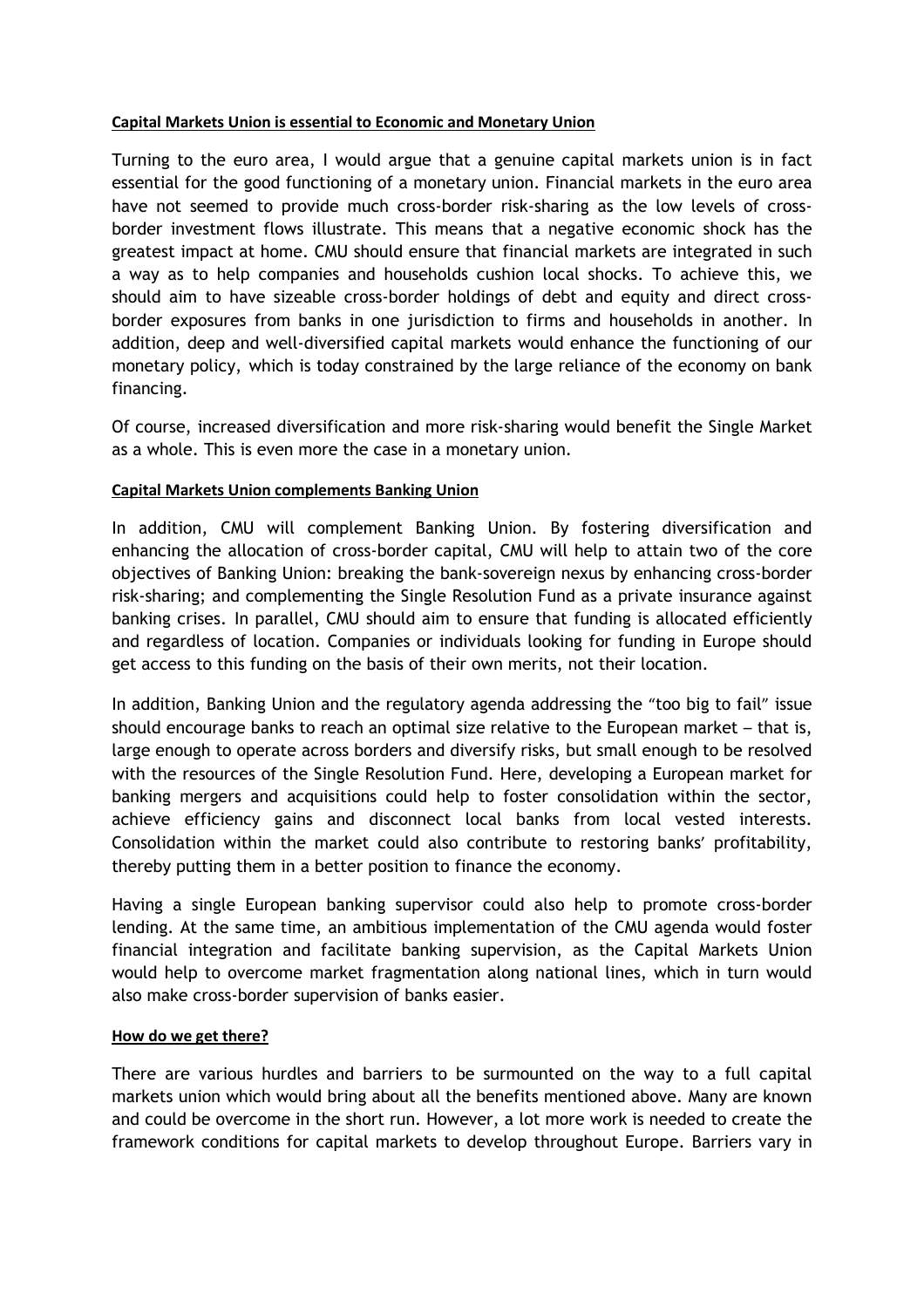size and difficulty. To overcome them, we will also need various measures, with different degrees of ambition.

One measure could be to **foster individual market segments.** Developing certain market segments, or allowing these markets to operate in a more cross-border way could be the first step towards diversifying capital markets in Europe. A number of initiatives are ongoing or have been identified by the Commission for early action in this regard. These include measures to support the development of certain market segments such as securitisation and EU covered bonds or private placement. Initiatives can also be undertaken to foster transparency in certain markets with a view to reducing information asymmetries between originators and investors, and enabling investors to perform the necessary due diligence. Such initiatives can be publicly supported but they should be market-led. This would be particularly important for SME loans and would help investors to develop their own credit models and risk metrics. Finally, there is the option of providing public risk enhancement for the development of certain markets where there is an obvious market failure. This has to be evaluated against the risk of market distortions, but don't let us fool ourselves: the European securitisation market will probably never be as deep and liquid as in the US, given the significantly different amount of public sponsoring.

However, promoting certain market segments and fostering transparency will not be sufficient to create a full CMU, and will itself require legislative action. As an example, a well-functioning securitisation market could be one of the key pillars for CMU in the short term. For this to happen, legislative action is needed to ensure an appropriate treatment of high-quality securitisation throughout the EU, in order to promote securitisation as an alternative funding tool and as a credit risk transfer tool.

Therefore, a second, more ambitious measure will be to **take legislative action** in order to foster CMU. Let me give two examples: the regulatory framework applying to market infrastructures – a key element of capital markets – is being put into place. A further step in this direction will be the legislative proposal which the Commission is preparing on a European framework for the recovery and resolution of clearing houses, based on work done by the Committee on Payments and Market Infrastructures, the International Organization of Securities Commissions and the Financial Stability Board. Another example relates to the integration of European corporate bond and equities markets, which is still being hindered by a lack of harmonisation in key areas. One area is legislation relating to rights granted by the ownership of securities, which prevents currently investors from being able to assess the investment risk in another jurisdiction on the same basis. A key step forward here would be the Securities Law Directive.

Taken together, legislative initiatives should be geared towards the creation of a single rulebook for capital markets in Europe. This would promote true financial integration by ensuring that all market participants are subject to the same set of rules, are treated equally and have equal access to that market. In general – and even if this takes time – we should not shy away from difficult issues, such as pushing forward in the fields of insolvency, corporate and tax laws as well as accounting standards, all of which play a key role in the cross-border functioning of capital markets. As long as there are barriers in these areas, financial integration, which forms the basis of CMU, will not be fully